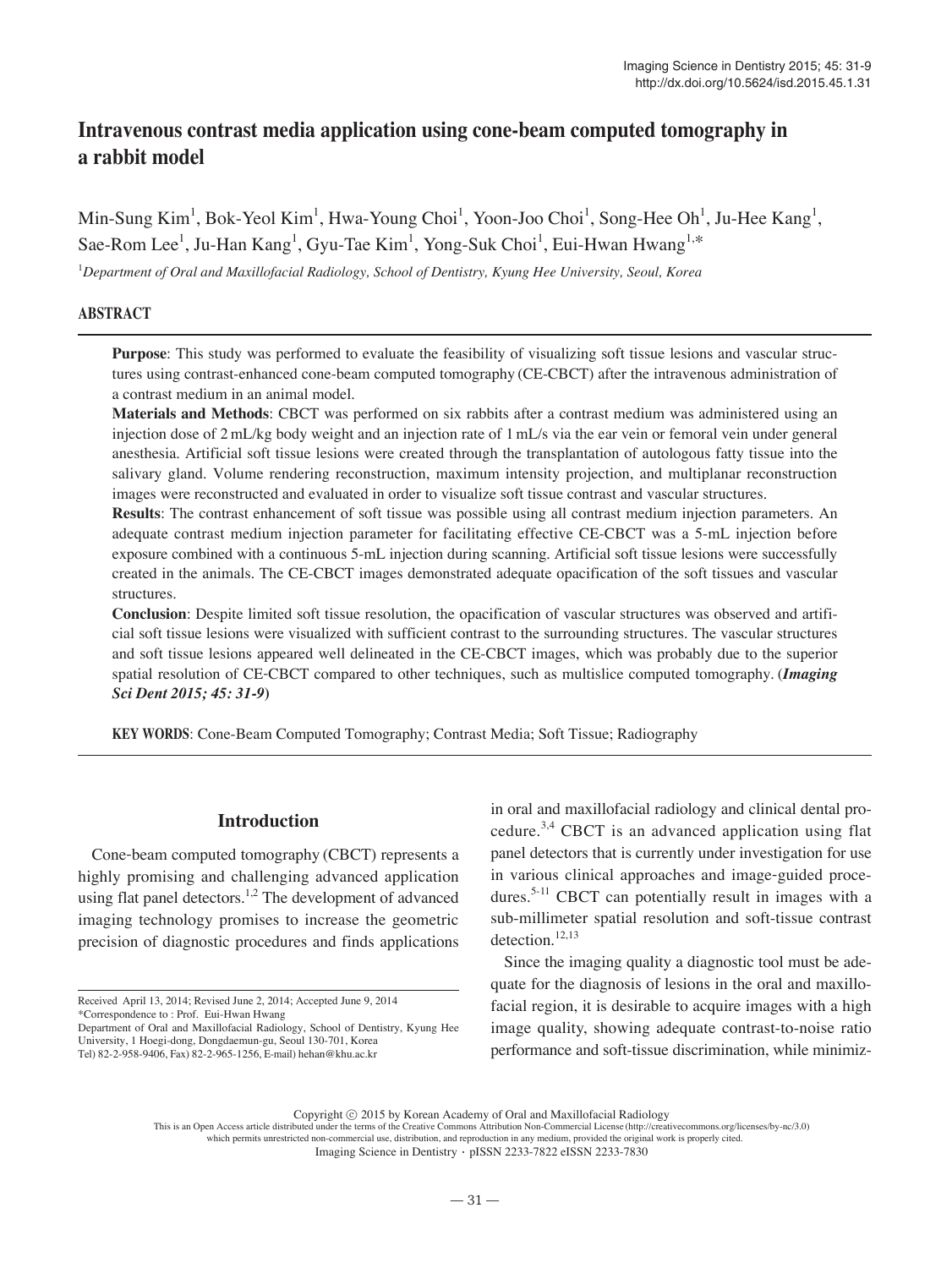ing the dose of radiation required.<sup>3,4,11-13</sup> However, among the challenges in achieving high-resolution soft-tissue imaging are the limited dynamic range and contrast resolution of current CBCT techniques.<sup>13-15</sup> The desire for a large field of view, in combination with the relatively large cross-sections required in clinical practice, requires that a CBCT apparatus has high detective quantum efficiency across a very broad range of exposure to the detector. The use of an additional contrast agent for increased soft tissue detection offers the potential ability for enhanced performance across the broad range of clinical applications of CBCT.

CBCT has been introduced into routine clinical practice as a new CT modality that provides cross-sectional images.2-5,7 The flat panel detectors used in CBCT are much smaller than those used in multislice CT (MSCT). $^{2,13}$ Therefore, these detectors have physical features that provide excellent visualization in high-contrast structures with superior spatial resolution compared to MSCT. $14-17$ However, smaller detector elements receive proportionately lower photon flux, resulting in inferior contrast resolution.2,13,17

The use of CBCT has therefore been limited due to low contrast resolution in soft tissue imaging. Only a few publications have been published comparing CBCT with MSCT regarding the diagnostic capacities of these modalities in soft tissue imaging.<sup>14,15,17</sup> For the most part, intracranial hemorrhages have been investigated.<sup>14,15,18</sup> The use of intravenous (IV) contrast-enhancing materials during CBCT acquisition has rarely been reported, although some authors have used IV contrast enhancers to visualize intraabdominal tumors or vascular lesions.<sup>18,19</sup>

Despite its limited soft tissue contrast resolution, CBCT provides substantially superior spatial resolution in comparison with MSCT. $^{14-17}$  The superior spatial resolution of CBCT could lead to the enhanced visualization of soft tissue contrasts and small vascular structures, although a contrast-enhancing medium may be necessary to ensure substantial opacification and visibility of soft tissue and vessels. CBCT combined with the IV administration of a contrast-enhancing medium might, therefore, be a new tool in the diagnostic workup of soft tissue lesions in the oral and maxillofacial region. The purpose of this study was to evaluate the feasibility of visualizing soft tissue contrasts and vascular structures with contrast-enhanced CBCT (CE-CBCT) after IV injection of a contrast-enhancing medium in an experimental animal model.

#### **Materials and Methods**

The study was approved by the Animal Protection Committee of Kyung Hee University. Six New Zealand white rabbits (4-5 kg body weight) were used for this animal model. No previous studies have described the proper parameters of injecting the contrast medium (Iopamiro®, Ilsung Co., Seoul, Korea) for CBCT imaging. Therefore, experiments were performed using 2 mL/kg body weight, followed by a 6-mL saline flush with an injection rate of 1 mL/s via the ear vein or femoral vein under general anesthesia, which was performed with a subcutaneous injection of ketamine (80 mg/kg body weight) and Xylazine (7 mg/kg body weight) (Fig. 1). A preliminary examination was carried out to evaluate the effect of contrast enhancement in obtaining conventional radiography after the IV injection of the contrast medium. After the preliminary assessment, the following protocol was established for administering the contrast media for CBCT imaging. Three techniques were established for administering the contrast media. In Type 1, a 10-mL injection was administered for 10 seconds during CBCT scanning. Type 2 involved a 10 mL injection with a delay time of 30 seconds before CBCT scanning. Type 3 involved a 5-mL injection with a delay time of 20 seconds before CBCT scanning, combined with a 5-mL continuous injection during CBCT scanning.

Imaging was performed with a CBCT apparatus (Alphard Vega, Ashahi Roentgen Co., Kyoto, Japan). The exposure parameters were set at a tube voltage of 80 kVp, a tube current of 6 mA, and an exposure time of 17 seconds. The exposure area was set to be 200 mm in diameter and 179 mm in height, with a voxel size of 0.39 mm. In this device, the X-ray source rotates 360 degrees around the



Fig. 1. A catheter is positioned for intravenous injection in New Zealand white rabbit.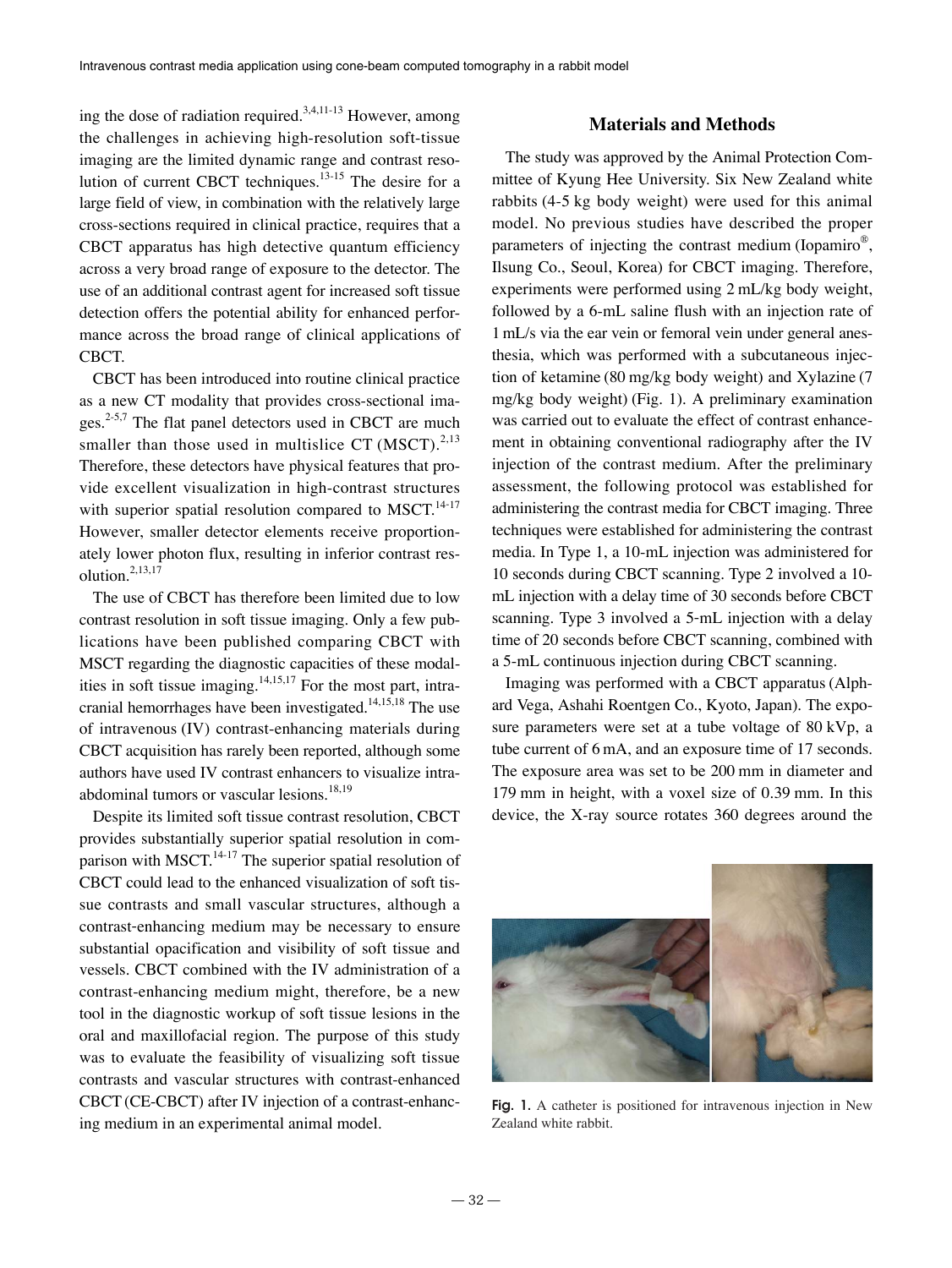

Fig. 2. A specially designed equipment is used for immobilization of the rabbit during the procedures.

objects being imaged. The rabbits were immobilized by using specifically designed equipment that was constructed from acrylic resin for animal fixation (Fig. 2).

We created an experimental artificial soft tissue lesion model that has never been described previously. No previous model had been used to simulate and investigate soft tissue lesions in the salivary gland for a CBCT study

in combination with the evaluation of vascular structures, such as the external carotid artery. The artificial lesions in the salivary gland were created in the submandibular glands (SMGs) of six New Zealand white rabbits, according to the following procedure. A vertical skin incision about 5 cm in length was made and both SMGs were exposed under general anesthesia, which was performed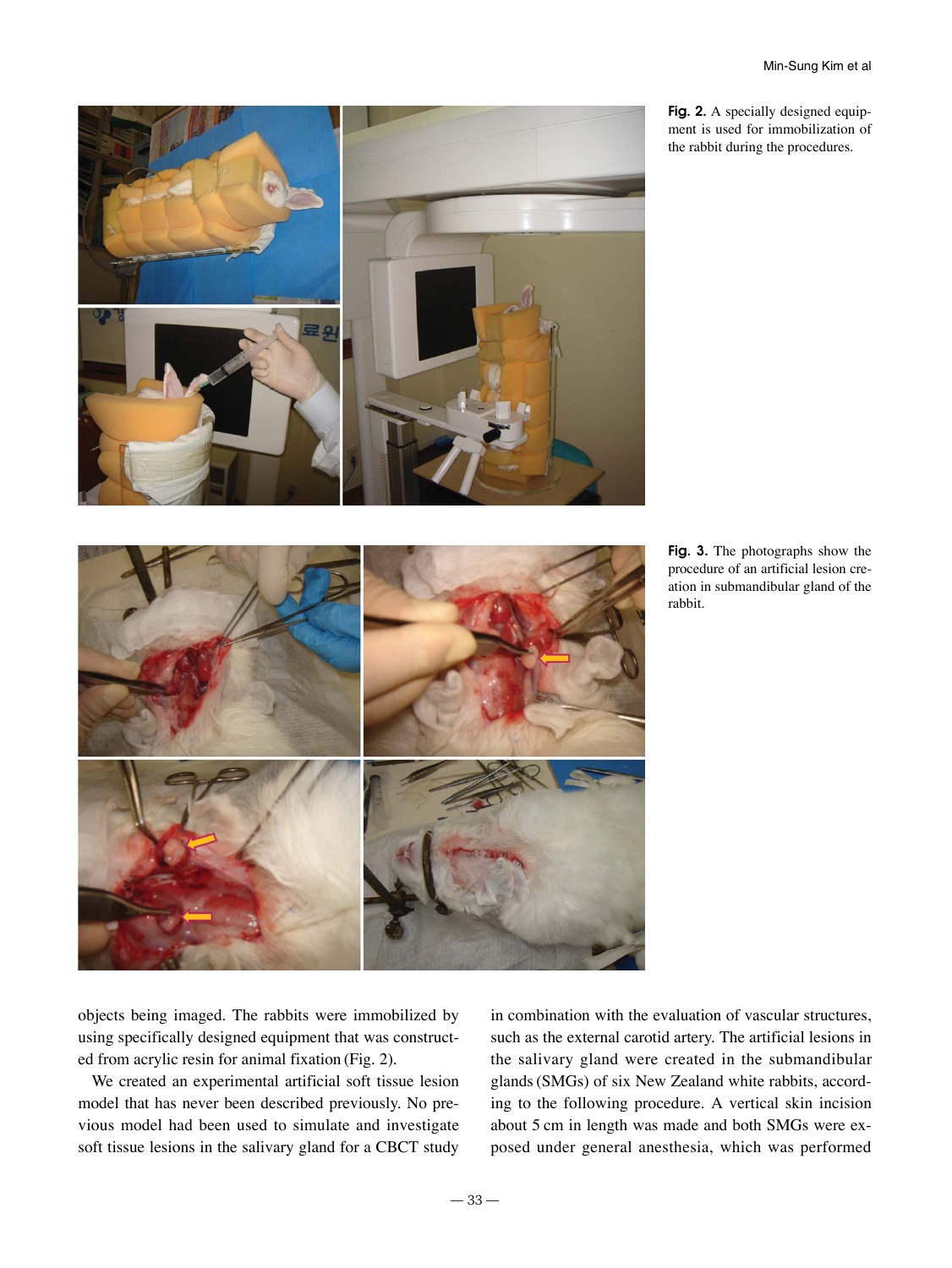

**Fig. 4.** Using the multiplanar reconstruction (A), volume rendering reconstruction (B), and maximum intensity projection (C) images, the measurements for the submandibular gland are performed.



Fig. 5. The window level and width of CBCT images are set at 0 and 1,000, respectively, in order to clarify the submandibular gland and the adjacent fatty space



**Fig. 6.** Effect of time-dependent intravenous contrast enhancement. A. before enhancement. B. 30 seconds after intravenous injection of 10 mL contrast medium. C. combination of continuous injection of 5 mL with 30 seconds delay time after 5 mL injection

with a subcutaneous injection of ketamine (80 mg/kg body weight) and Xylazine (7 mg/kg body weight). Fatty tissue was obtained from the adjacent fatty space that exists along the neck muscles. The transplantation of autologous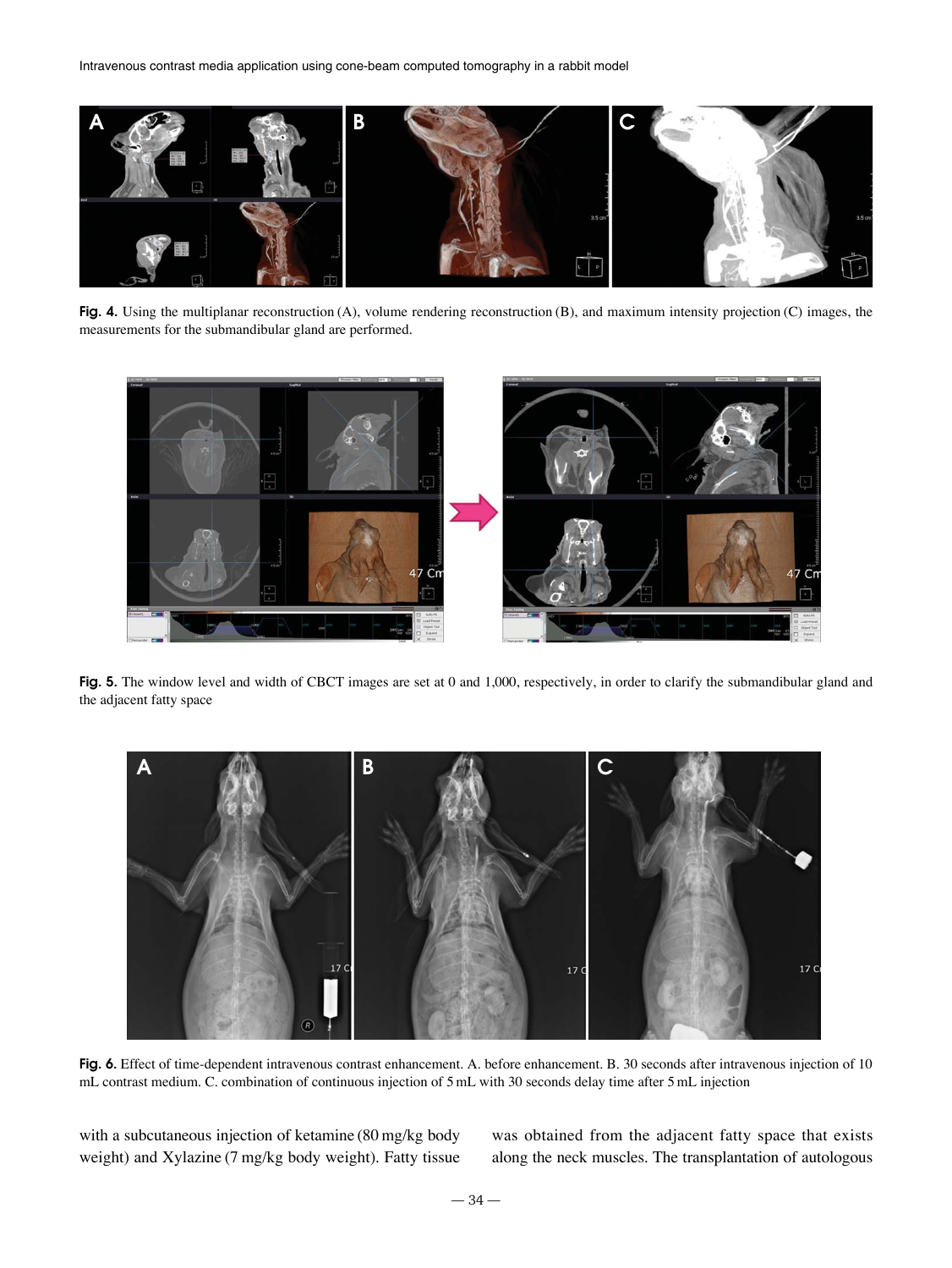

**Fig. 7.** The contrast density is measured on the non-enhanced CBCT images (A), type 1 enhanced CBCT image (B), type 2 enhanced CBCT image (C), and type 3 enhanced CBCT image (D).

fatty tissue into the salivary gland was performed after the incision of the SMGs and suturing using 4-0 absorbable surgical sutures. The skin was then closed using a 3-0 Polysorb running suture (Fig. 3).

The CBCT images were post-processed using a dedicated workstation and OnDemand 3D software (CyberMed Inc, Seoul, Korea). We performed volume-rendering reconstruction (VRT) for three-dimensional imaging. Coronal maximum intensity projection (MIP) images with a 5-mm

slice thickness and 2.5-mm interposition were reconstructed in order to visualize the external carotid arteries and nutrient vessels of the SMGs. Axial and coronal multiplanar reconstructions (MPRs) with a 0.39-mm slice thickness were reformatted and used to perform measurements (Fig. 4). We tried to find matching slice positions, which was not entirely possible because each rabbit was positioned slightly differently. Post-image processing was performed on each dataset. The window level and width of CBCT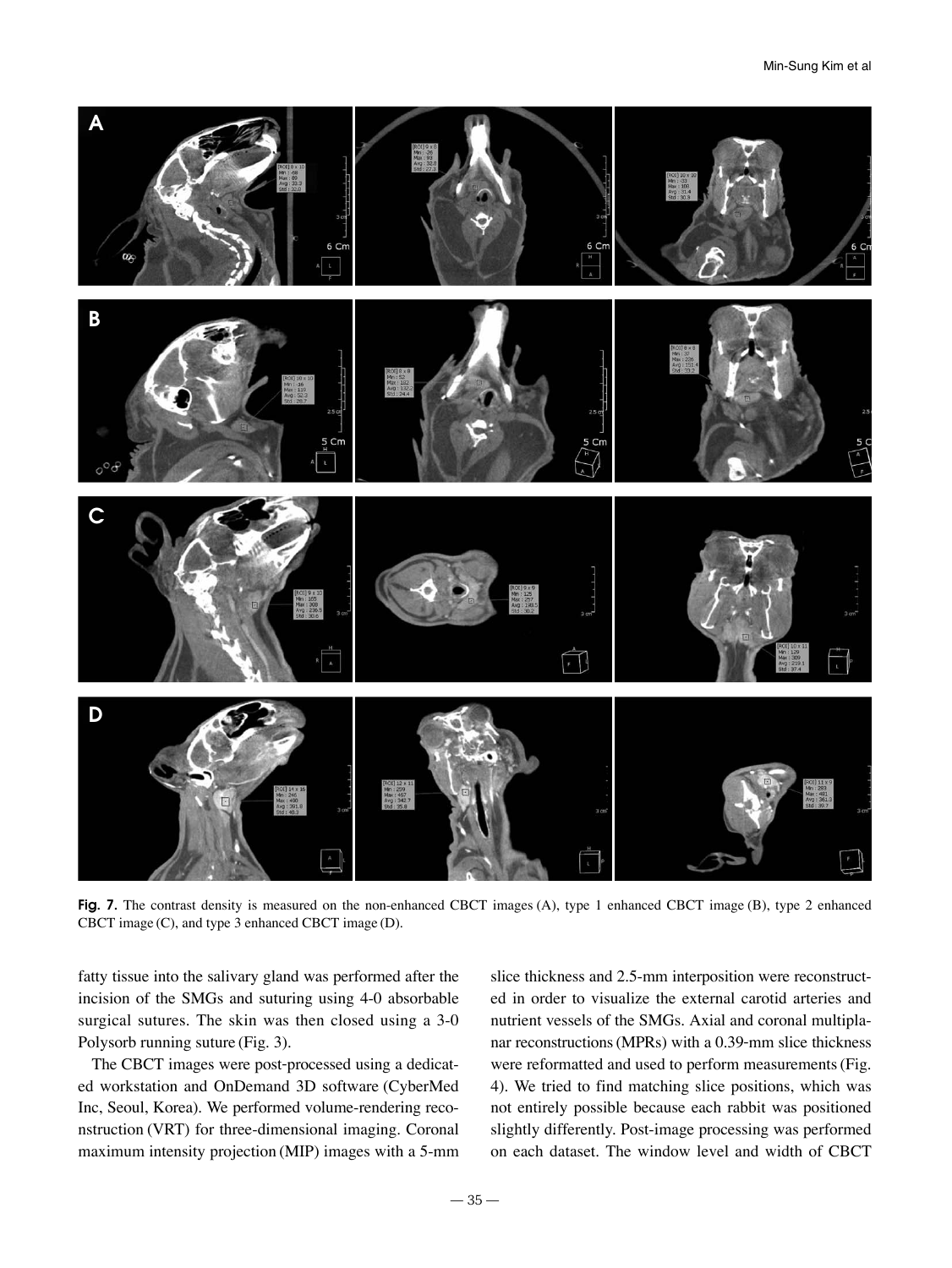images were set at 0 and 1,000, respectively, in order to clarify the SMGs and the adjacent fatty space (Fig. 5). The



**Fig. 8.** The graph shows the contrast density in CBCT according to the study protocol of the contrast media administration for contrast enhancement.

reconstructions were anonymized for evaluation. Two experienced oral and maxillofacial radiologists independently evaluated the CBCT images for soft tissue contrast and vascular structure anatomy, using standard tools and software at a dedicated workstation.

#### **Results**

First, we conducted a preliminary examination to evaluate the effect of IV contrast enhancement on obtaining conventional radiography after the IV injection of the contrast medium. Static radiography images were taken after IV injection of the contrast medium according to the various experimental methods. One method involved a radiographic exposure with a delay time of 30 seconds after the IV injection of 10 mL of contrast medium. In the second method, a radiographic exposure was performed in combination with a continuous injection of 5 mL of contrast medium, 30 seconds after a 5-mL injection. The former radiograph revealed the circulation of contrast media through the heart, with weak visualization of the carotid arteries. The latter radiograph revealed an accumu-



 $-36-$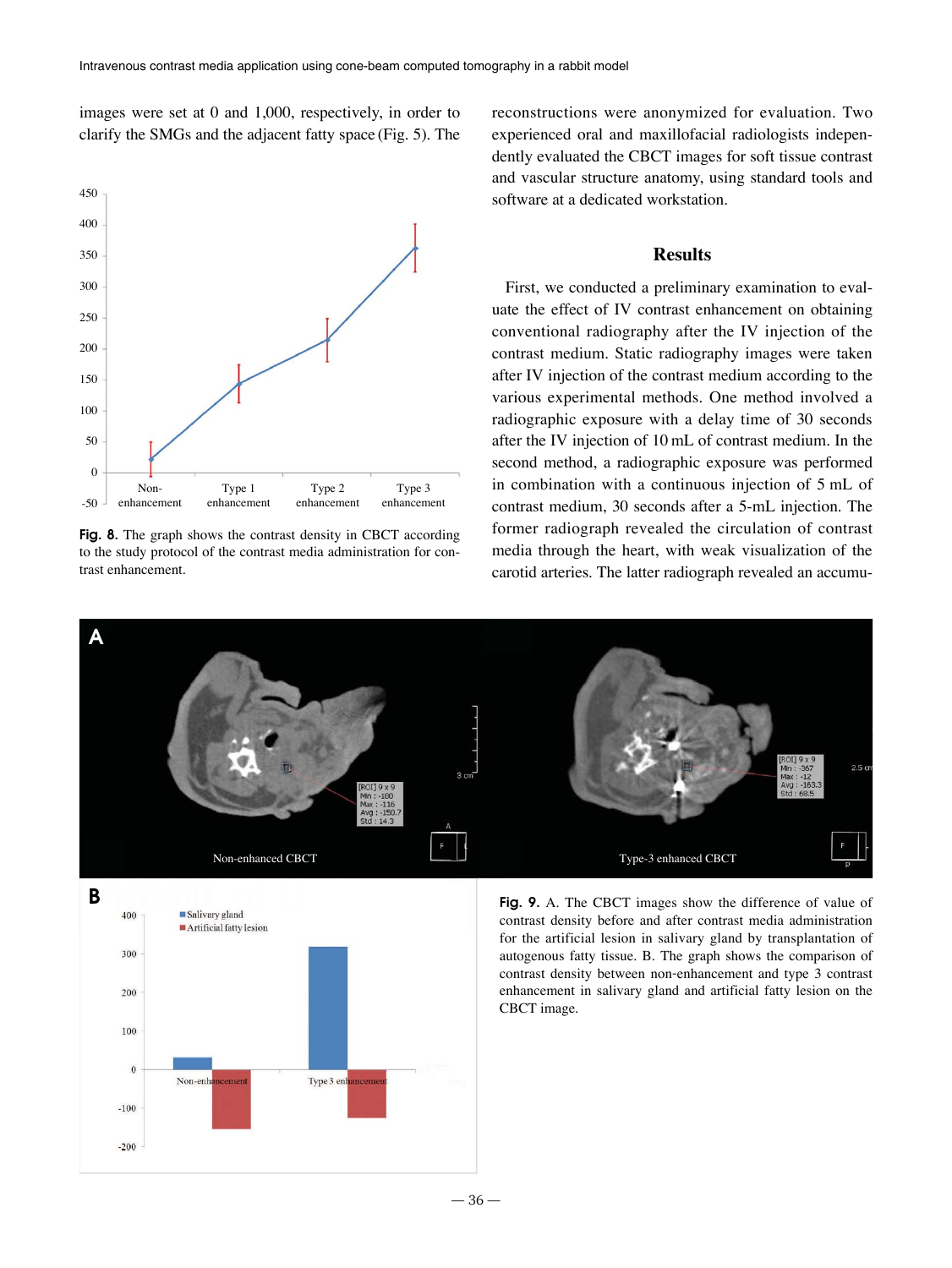lation of the contrast medium in the kidneys and prominent visualization of the carotid arteries (Fig. 6). Therefore, we were able to adopt a study protocol investigating different administrations of the contrast medium for CBCT, as discussed above.

CBCT imaging data was obtained from every animal in all of the experimental conditions that we investigated. Post-image processing was performed successfully for all datasets. Opacification of the vascular structures and contrast enhancement of the SMGs were evaluated in MPRs by calculating the contrast density in the region of interest in the CBCT image. The mean contrast density of the SMGs in non-enhanced CBCT was 22, with a standard deviation (Std) of 28, a minimum (Min) value of  $-45$  and a maximum (Max) value of 83 (Fig. 7A). The mean contrast density value of Type 1 CE-CBCT images was 144 (Std, 31; Min, 31; Max, 197) (Fig. 7B). The mean contrast density value of Type 2 CE-CBCT images was 215 (Std, 35; Min, 134; Max, 301) (Fig. 7C) and the mean contrast density value of Type 3 CE-CBCT images was 364 (Std, 39; Min, 254; Max, 471) (Fig. 7D).

The anatomy of the carotid arteries and the nutrient vessels to the SMGs in the neck region was clearly visible in all modalities. Subsequently, both reviewers determined that all VRT images obtained by CBCT were of good diagnostic quality. Type 3 reconstructed CBCT MIP images were assessed to evaluate variation among the different methods of administrating the contrast medium. The delineation of vessels and SMGs was sharper in Type 3 images, and therefore the borders of the nutrient vessels and the anatomy of the SMGs were much more visible, indicating sharp contrast enhancement. The results of the measurements are given in Figure 8.

An artificial soft tissue lesion was successfully created in all six animals. None of the animals presented with any clinical abnormalities. The contrast enhancement of soft tissue was observed in all administrations of contrast medium. However, the optimal administration of contrast media for CE-CBCT was a 5-mL injection before exposure with a continuous 5-mL injection during scanning (Type 3 CE-CBCT). The contrast density values for the artificial lesion within the SMGs and the vascular structures of the carotid arteries and the nutrient vessels were nearly identical in all three modalities. However, sufficient opacification of the soft tissues and vascular structures only occurred in the Type 3 CE-CBCT procedure. The anatomy of the artificial soft tissue lesions was clearly visible. The contrast density value of the SMGs changed from 32 in non-enhanced

CBCT to 319 in Type 3 CE-CBCT, while the contrast value of the artificial fatty lesions changed from  $-154$  in non-enhanced CBCT to  $-125$  in Type 3 CE-CBCT. The results of the measurements are given in Figure 9.

## **Discussion**

CBCT using a flat panel detector is an alternative method of obtaining cross-sectional images.<sup>1-4</sup> The idea of performing CBCT with the IV administration of a contrast medium in order to improve its imaging capacity is a straightforward development of existing techniques.<sup>18-21</sup> The well-known superior spatial resolution of CBCT may facilitate the visualization of small vascular structures or soft tissue in oral and maxillofacial lesions.<sup>21</sup> However, its inferior soft tissue resolution might limit the observable contrast between opacified vascular structures and the surrounding tissue.<sup>17,19,20</sup> To the best of our knowledge, no study has yet been published evaluating CBCT images of salivary gland lesions after the IV administration of a contrast-enhancing medium.

Limited studies have been performed assessing the administration and visualization of IV contrast material in  $CBCT$ <sup>19-21</sup>. The present study provided an in vivo evaluation of CBCT in an animal model. Our idea was to show that the visualization of vascular structures using CE-CB CT should be possible, despite the limited contrast resolution of CBCT. Our observations indicated that the visualization of the investigated structures appeared nearly identical in all imaging modalities including VRT, MIP, and MPR. Although small structures were investigated, we were at the margins of diagnostic accuracy. Therefore, we do not suggest that any one modality was superior to the others. The three modalities provide an almost equal visualization of the dimensions of the investigated structures. However, structures in the reconstructed VRT images were relatively hard to distinguish, compared to those in the MIP and MPR images. The margins of the SMGs and vascular structures were more sharply delineated in the MPR and MIP reconstructions of CBCT imaging, probably due to its superior spatial resolution and limited soft tissue resolution.

The dosage and timing of contrast material administration were critical. Although no previous study has indicated the proper techniques for this experimental setup, we used a standard dose of 2 mL/kg body weight and consistent CBCT injection parameters. Our aim was to demonstrate that a standard dose and administration method of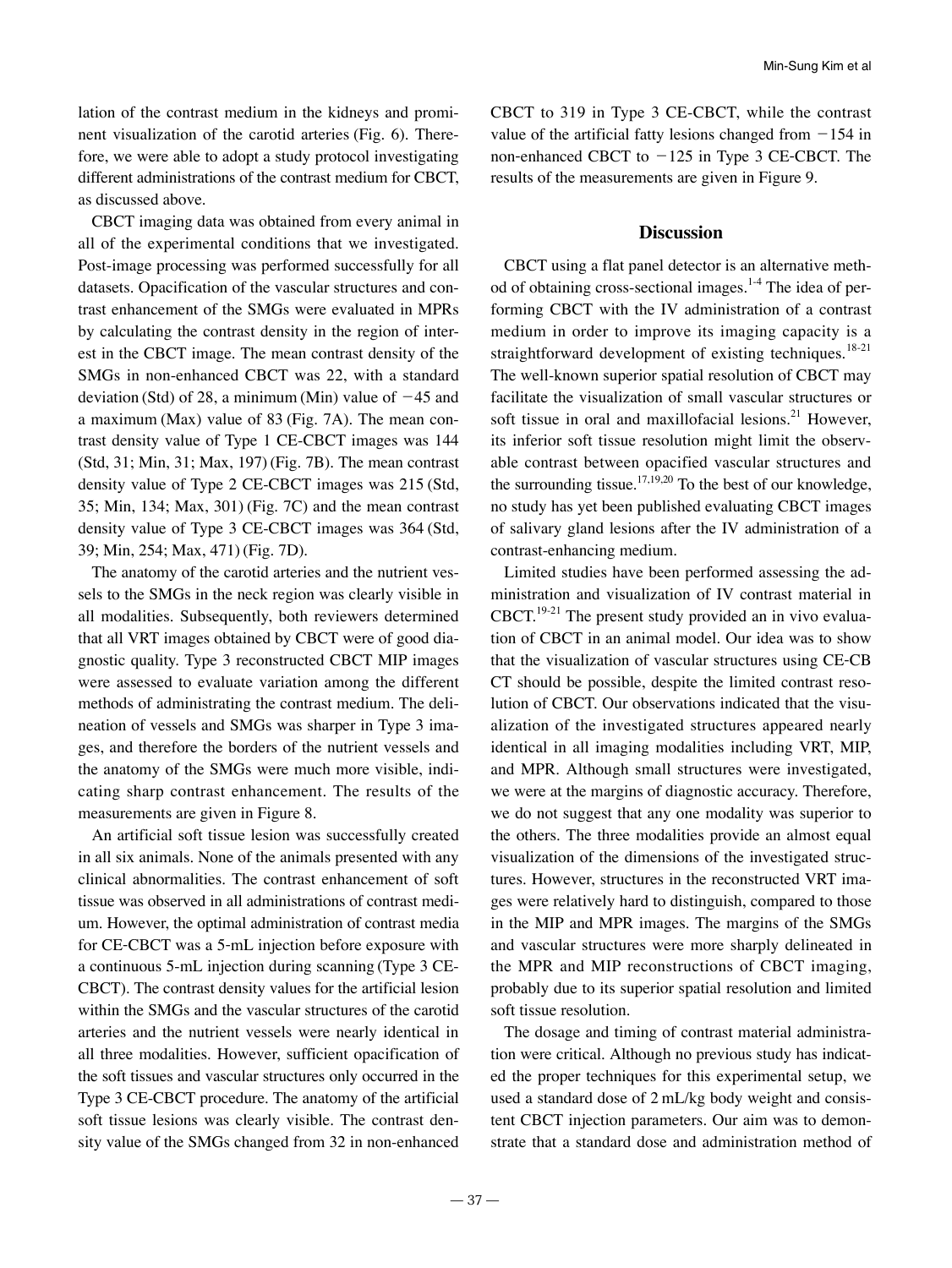contrast material would provide sufficient opacification of vascular structures, allowing the arteries and soft tissues to be visualized. The dose of 2 mL/kg body weight is comparable to injection protocols in human beings and has also been used in other animal studies on rabbits. $^{22}$  Contrast medium administration using the Type 3 protocol (5 mL injection and 20-second delay time, with a 5-mL continuous injection during CBCT scanning) was sufficient despite the acquisition time of 17 seconds in the CBCT apparatus. The contrast enhancement was visible in all animals. It may be useful for future studies to investigate the optimal timing, amount, and concentration of contrast material.

An advantage of CBCT technology is that it involves a reduced radiation dose compared to conventional  $CT<sup>23-25</sup>$ However, CBCT images have several types of noise, especially in the central portion of the field of view. In addition, CBCT images are low-contrast, and motion artifacts, which are mainly caused by inadequate breath-holding, can cause the image quality to deteriorate.<sup>17,26</sup> Artifacts from the catheter, contrast material in the vessels, or densely accumulated iodized contrast medium can also been seen.<sup>27,28</sup> An advanced algorithm and a faster scanning protocol may be needed to improve the image quality by reducing these image artifacts.<sup>27</sup> Therefore, further comparative studies of CBCT, MSCT, and other imaging techniques are necessary to evaluate the radiation dose and diagnostic quality with regard to the visualization of vascular structures and soft tissue lesions before this new method can be recommended to patients as a routine procedure. Evidence seems to suggest that CBCT is associated with either a higher or lower radiation dose than MSCT, depending on the CBCT program used.<sup>29,30</sup> This also needs further investigation.

Our study had multiple shortcomings. The sample size of six rabbits was small, but sufficient to demonstrate feasibility in this preliminary study. Signal ratios were usually used to compare contrast values. Because the measurement of Hounsfield units is not yet possible in CBCT, it was not possible to provide a comparison of signal ratios. Thus, our impressions of CBCT contrast values were somewhat subjective. Another limitation of the study may be the lack of histological tests to validate the measurements. CE-CBCT has not been broadly applied for clinical purposes,, but broader implementation would be necessary to optimize contrast application in patients.

In conclusion, this study demonstrated the feasibility of CE-CBCT used instead of simple CBCT in a rabbit model. Despite its limited soft tissue contrast resolution, it was

possible to visualize the opacification of vascular structures and the presence of an artificial soft tissue lesion with sufficient contrast to the surrounding structures. The vascular structures and soft tissue lesions were clearly visualized in the CE-CBCT images, which probably due to the superior spatial resolution of this technique.

### **References**

- 1. Kalender WA, Kyriakou Y. Flat-detector computed tomography (FD-CT). Eur Radiol 2007; 17: 2767-79.
- 2. Kalender WA. The use of flat-panel detectors for CT imaging. Radiologe 2003; 43: 379-87.
- 3. Scarfe WC, Farman AG, Sukovic P. Clinical applications of cone-beam computed tomography in dental practice. J Can Dent Assoc 2006; 72: 75-80.
- 4. Kapila S, Conley RS, Harrell WE Jr. The current status of cone beam computed tomography imaging in orthodontics. Dentomaxillofac Radiol 2011; 40: 24-34.
- 5. Yu JJ, Kim GT, Choi YS, Hwang EH, Paek J, Kim SH, et al. Accuracy of a cone beam computed tomography-guided surgical stent for orthodontic mini-implant placement. Angle Orthod 2012; 82: 275-83.
- 6. Kim SH, Kang SM, Choi YS, Kook YA, Chung KR, Huang JC. Cone-beam computed tomography evaluation of miniimplants after placement: is root proximity a major risk factor for failure? Am J Orthod Dentofacial Orthop 2010; 138: 264- 76.
- 7. Tyndall DA, Rathore S. Cone-beam CT diagnostic applications: caries, periodontal bone assessment, and endodontic applications. Dent Clin North Am 2008; 52: 825-41.
- 8. Kim GT, Kim SH, Choi YS, Park YJ, Chung KR, Suk KE, et al. Cone-beam computed tomography evaluation of orthodontic miniplate anchoring screws in the posterior maxilla. Am J Orthod Dentofacial Orthop 2009; 136: 628.e1-10.
- 9. Choi HS, Kim GT, Choi YS, Hwang EH. Surgical stent for dental implant using cone beam CT images. Korean J Oral Maxillofac Radiol 2010; 40: 171-8.
- 10. Kim SH, Choi YS, Hwang EH, Chung KR, Kook YA, Nelson G. Surgical positioning of orthodontic mini-implants with guides fabricated on models replicated with cone-beam computed tomography. Am J Orthod Dentofacial Orthop 2007; 131: S82-9.
- 11. Vercruyssen M, Jacobs R, Van Assche N, van Steenberghe D. The use of CT scan based planning for oral rehabilitation by means of implants and its transfer to the surgical field: a critical review on accuracy. J Oral Rehabil 2008; 35: 454-74.
- 12. Jin JY, Ren L, Liu Q, Kim J, Wen N, Guan H, et al. Combining scatter reduction and correction to improve image quality in cone-beam computed tomography (CBCT). Med Phys 2010; 37: 5634-44.
- 13. Miracle AC, Mukherji SK. Conebeam CT of the head and neck, part 1: physical principles. AJNR Am J Neuroradiol 2009; 30: 1088-95.
- 14. Struffert T, Richter G, Engelhorn T, Doelken M, Goelitz P, Kalender WA, et al. Visualisation of intracerebral haemor-